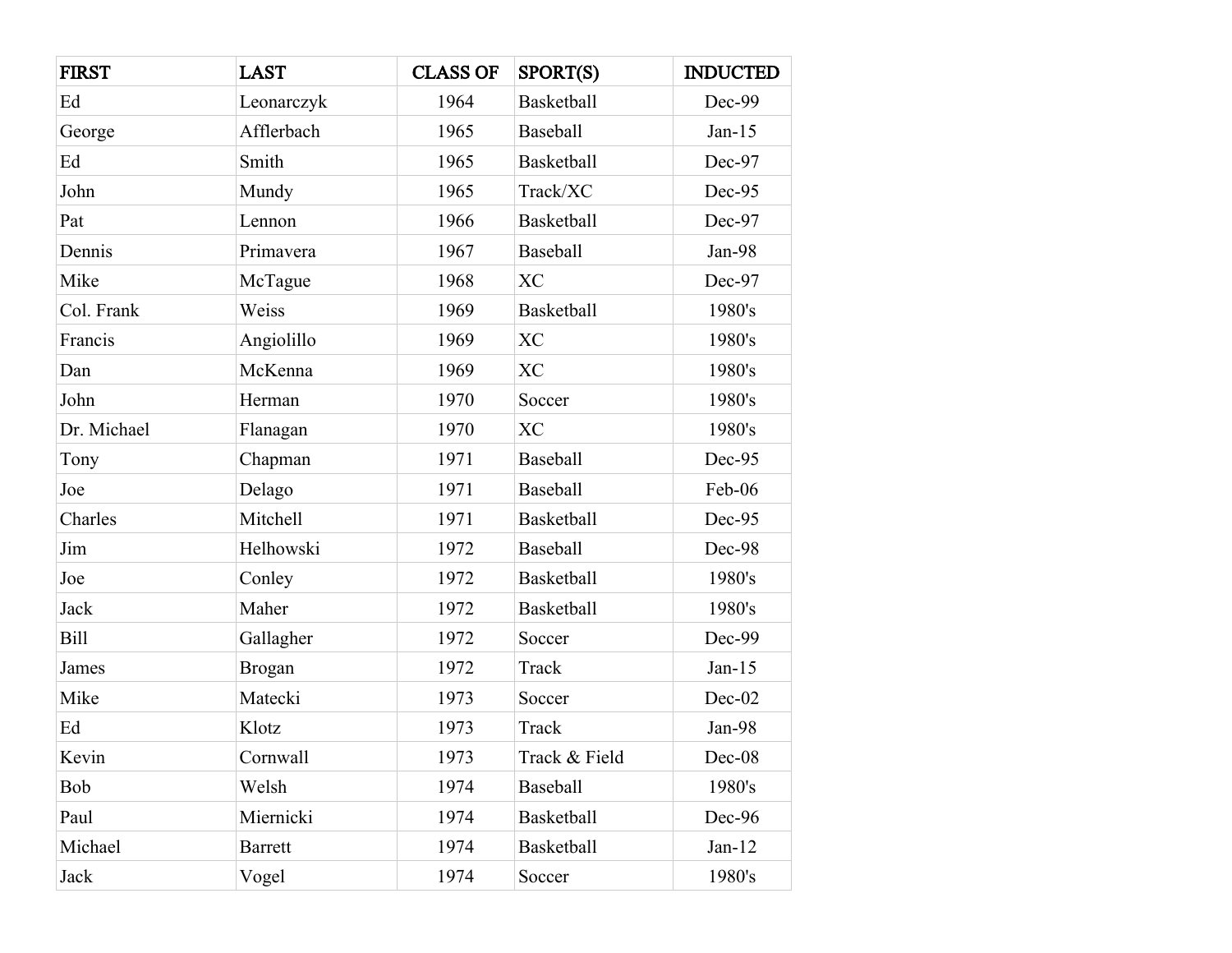| Drew        | Knasiak       | 1974 | Track             | 1980s    |
|-------------|---------------|------|-------------------|----------|
| John        | Killion       | 1974 | Track             | 1980's   |
| Jack        | Walsh         | 1974 | Track             | 1980's   |
| Mark        | Iorio         | 1975 | Baseball          | Dec-95   |
| Keith       | Houston       | 1975 | <b>Basketball</b> | Jan-98   |
| Gene        | Wisniewski    | 1976 | Baseball          | 1980's   |
| Kevin       | Cuskley       | 1976 | <b>Basketball</b> | Dec-98   |
| Mark        | Spain         | 1976 | <b>Basketball</b> | Dec-98   |
| David       | McKenna       | 1976 | <b>Basketball</b> | $Jan-12$ |
| John        | Vislosky      | 1978 | Basketball        | $Jan-05$ |
| Mike        | Craig         | 1979 | Baseball          | Dec-99   |
| Mark        | Hutchinson    | 1979 | <b>Basketball</b> | Dec-99   |
| George      | White         | 1979 | <b>Basketball</b> | $Jan-01$ |
| Karl        | <b>New</b>    | 1979 | Soccer            | Dec-99   |
| Mark        | <b>Naples</b> | 1980 | Baseball          | $Jan-13$ |
| Ken         | Rouse         | 1980 | Track             | Dec-95   |
| Craig       | Baudendistel  | 1980 | Track             | Feb-06   |
| Charles     | Lockhead      | 1982 | Soccer            | Dec-95   |
| <b>Bill</b> | Sucharski     | 1982 | Track             | Dec-02   |
| Chris       | Marchok       | 1983 | Baseball          | Dec-96   |
| Ted         | Kuriger       | 1984 | Track             | Dec-96   |
| Ed          | <b>Brown</b>  | 1984 | Track             | Dec-97   |
| Neil        | Roach         | 1985 | <b>Baseball</b>   | Dec-97   |
| Mike        | Zeher         | 1985 | Baseball          | Dec-99   |
| Terry       | Murphy        | 1985 | <b>Basketball</b> | Feb-02   |
| Tom         | Merchel       | 1985 | Track             | Feb-02   |
| Shawn       | Needham       | 1985 | <b>XC</b>         | Dec-96   |
| Markus      | <b>Barone</b> | 1985 | XC                | Feb-02   |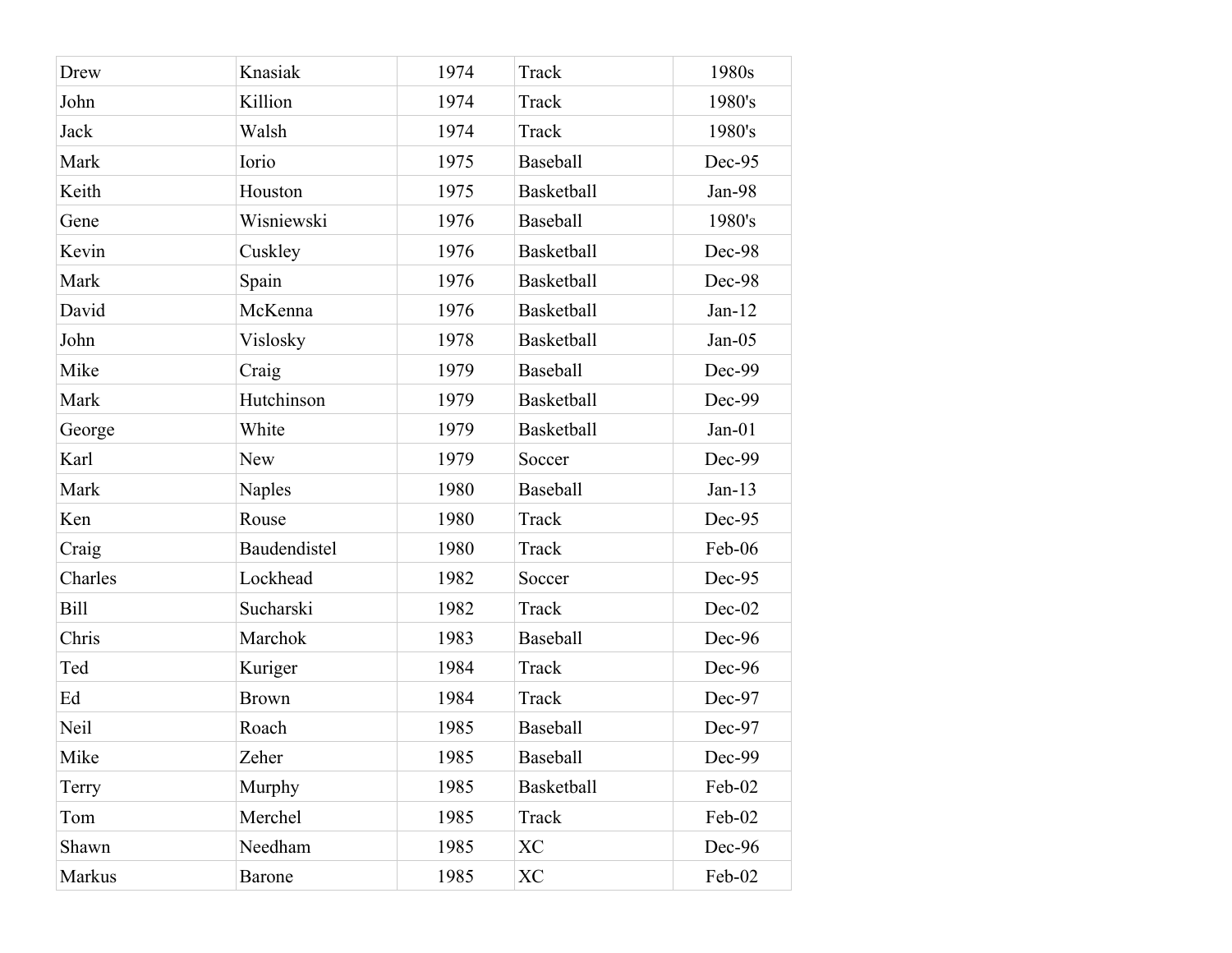| R. Craig     | <b>Brown</b>    | 1986 | Soccer            | Feb-06   |
|--------------|-----------------|------|-------------------|----------|
| <b>Bill</b>  | Boylan          | 1986 | Track             | Jan-04   |
| Keith        | Kremer          | 1986 | Track             | Jan-07   |
| Joseph       | Spinelli        | 1987 | Baseball          | $Jan-12$ |
| Col. Chris   | <b>Nick</b>     | 1987 | Soccer            | Dec-96   |
| Henry        | Felix           | 1987 | Track             | Dec-99   |
| Tim          | Killion         | 1987 | <b>XC</b>         | Dec-98   |
| <b>Nick</b>  | Costantino      | 1987 | XC/Track          | Dec-95   |
| Rick         | Morgan          | 1988 | <b>Basketball</b> | Dec-02   |
| Larry        | Harkins         | 1988 | Soccer            | Jan-98   |
| <b>Steve</b> | Matthews        | 1989 | Baseball          | Jan-98   |
| Deron        | Nardo           | 1989 | Baseball          | Dec-07   |
| Gene         | Giordano        | 1989 | <b>Basketball</b> | Jan-04   |
| Ron          | Grabowski       | 1989 | Soccer            | Dec-95   |
| Anthony      | Nucera          | 1989 | Soccer            | Dec-08   |
| Jack         | Shouldis        | 1989 | Soccer            | $Jan-13$ |
| Tom          | Volpe           | 1990 | Baseball          | Jan-07   |
| John         | Lavelle         | 1990 | Soccer            | Jan-07   |
| Joe          | <b>Brassell</b> | 1990 | <b>XC</b>         | Jan-98   |
| Bob          | Windows         | 1991 | Baseball          | $Jan-01$ |
| Rick         | Felix           | 1991 | Track             | Dec-99   |
| John         | Trzesniowski    | 1992 | Baseball          | $Jan-04$ |
| <b>Brian</b> | McKeogh         | 1992 | <b>Basketball</b> | Feb-06   |
| Joseph       | <b>Nick</b>     | 1992 | Soccer            | Dec-98   |
| John         | Jacobson        | 1992 | Track             | $Jan-05$ |
| Rich         | <b>Brady</b>    | 1993 | Baseball          | Dec-02   |
| Terrence     | Visconto        | 1993 | Soccer            | $Jan-12$ |
| John         | Quigley         | 1993 | Swimming          | Dec-07   |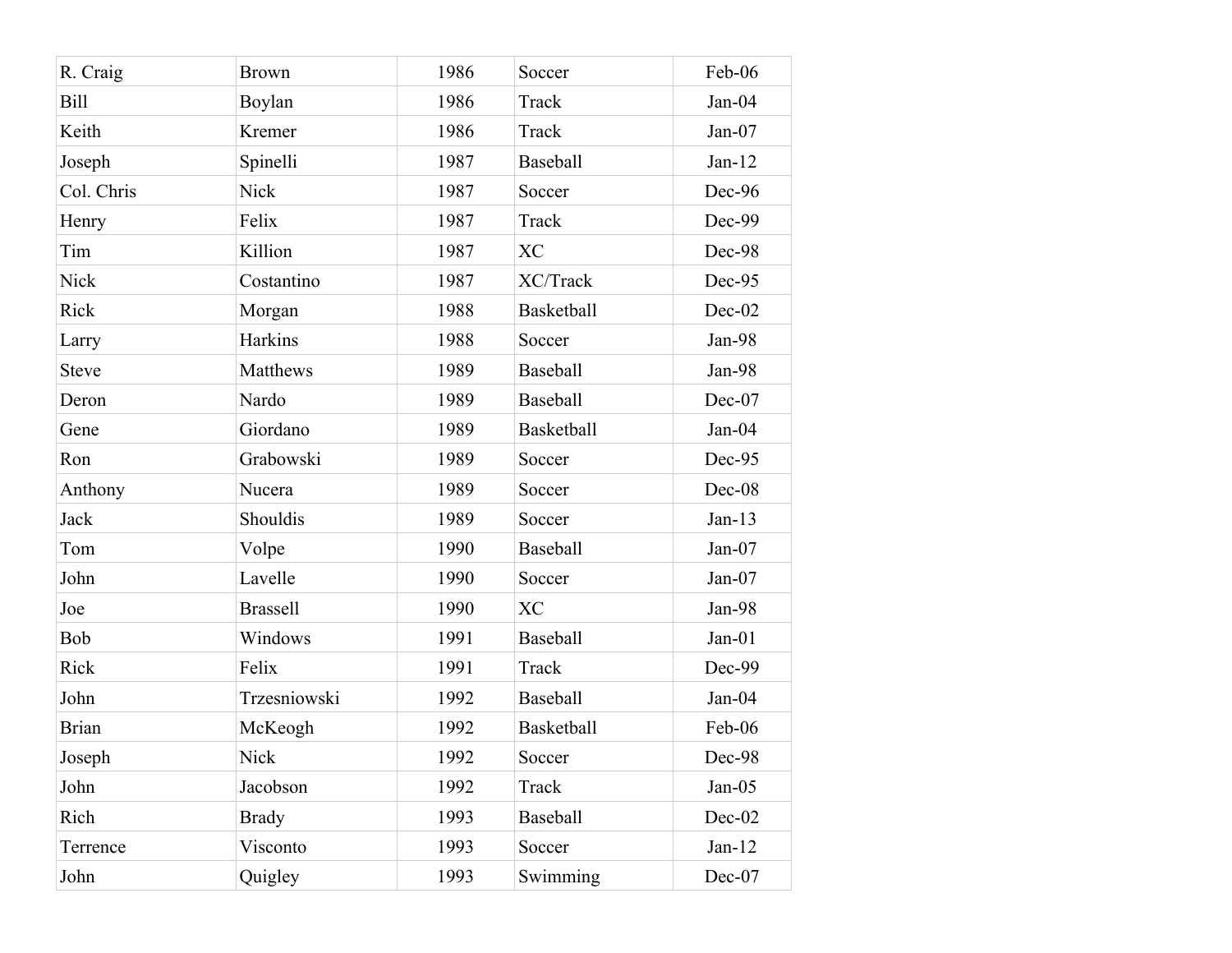| J.R.          | McIlwain         | 1993 | Track & Field     | Dec-98   |
|---------------|------------------|------|-------------------|----------|
| Ryan          | Abramson         | 1994 | <b>Basketball</b> | $Jan-11$ |
| Charles       | Cofone           | 1994 | Ice Hockey        | $Jan-05$ |
| <b>Brian</b>  | Hauckes          | 1994 | Lacrosse          | Feb-02   |
| <b>Bill</b>   | Strain           | 1994 | Lacrosse          | Feb-02   |
| Mark          | Aridgides        | 1994 | Soccer            | Feb-02   |
| Peter         | Doran            | 1994 | Soccer            | Feb-02   |
| Michael       | Smith            | 1994 | Soccer            | $Jan-14$ |
| Tim           | Melinson         | 1994 | Swimming          | Dec-98   |
| Jason         | Fisher           | 1995 | <b>Basketball</b> | Dec-08   |
| Chris         | Galie            | 1995 | <b>Bowling</b>    | Dec-07   |
| Gary          | Nolan            | 1995 | Basketball/Golf   | $Jan-14$ |
| Joe           | VanOsten, Jr.    | 1995 | Ice Hockey        | Feb-06   |
| <b>Brian</b>  | Boyle            | 1995 | Ice Hockey        | Jan-07   |
| Joe           | O'Connor         | 1995 | Track/XC          | Dec-99   |
| Ed            | Soley            | 1996 | Baseball          | Dec-08   |
| Robin         | Walsh            | 1996 | Baseball          | Dec-08   |
| Jim           | Dillon           | 1996 | <b>Basketball</b> | Jan-07   |
| Lou           | Cacchio          | 1997 | Lacrosse          | $Jan-05$ |
| <b>Brian</b>  | Gossner          | 1997 | Lacrosse          | Feb-06   |
| Douglas       | Heulitt          | 1997 | Track & Field     | $Jan-12$ |
| Mike          | Snyder           | 1997 | Track & Field     | $Jan-13$ |
| Matthew       | Rosso            | 1998 | Soccer            | Jan-04   |
| <b>Bryant</b> | Smith            | 1999 | Basketball        | $Jan-13$ |
| Frank         | <b>Brotschol</b> | 1999 | Golf              | Feb-06   |
| Chuck         | Ormsby           | 1999 | Golf              | Jan-07   |
| LJ            | Petroni          | 1999 | Golf              | $Jan-11$ |
| Chris         | Fehrle           | 1999 | Soccer            | $Jan-05$ |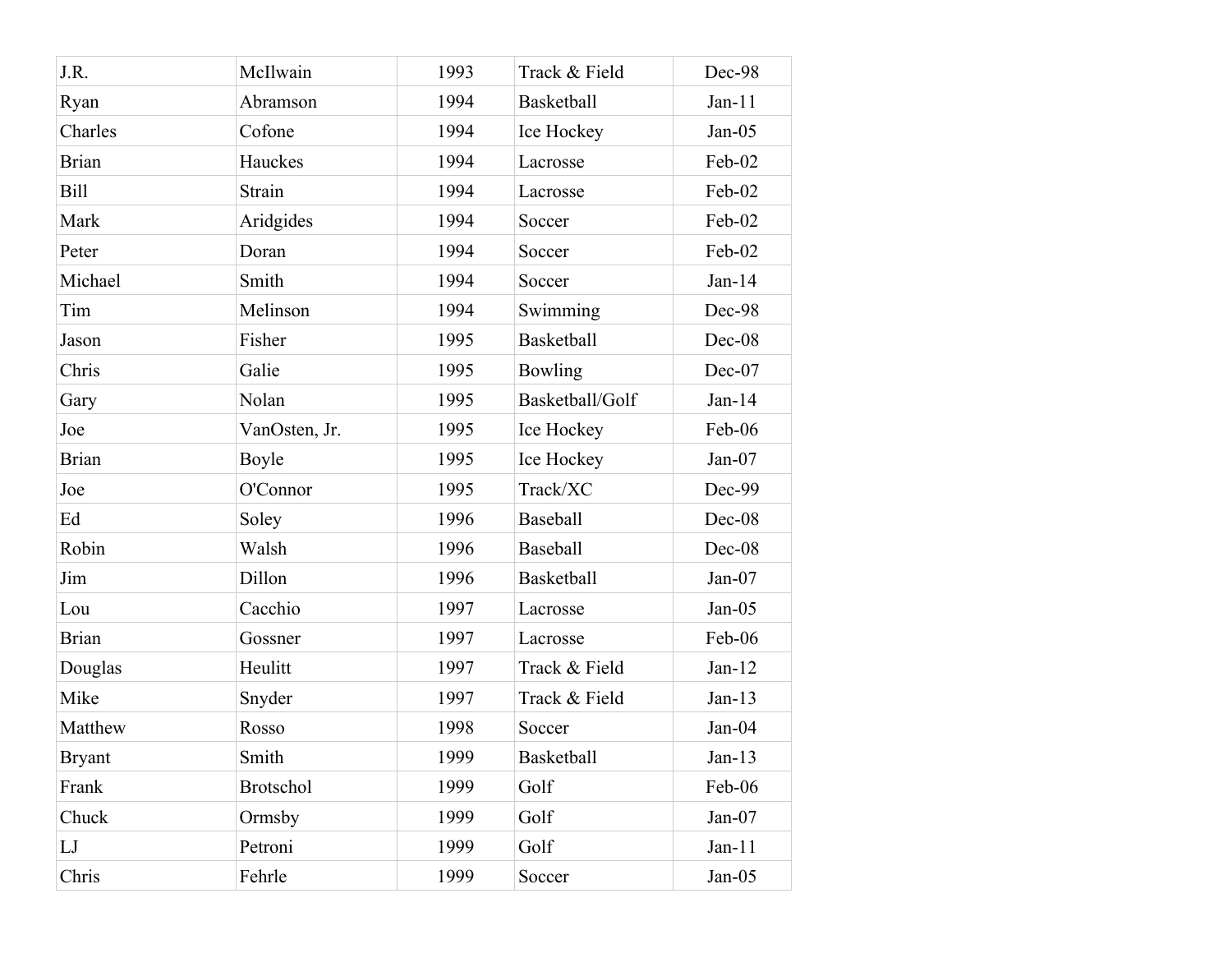| Goulet<br>1999<br>Justin<br>Tennis<br>Mike<br>Marchesani<br>1999<br>Track & Field<br>John<br>Foody<br>1999<br><b>XC</b><br>Baseball<br>John<br>2000<br><b>Stasny</b><br>Tocicki<br>2000<br>Hockey/Golf<br>Ryan<br><b>Brendan</b><br>2000<br>Flynn<br>Lacrosse<br>McMonagle<br>2001<br>Golf<br>Sean<br>Thomas<br>Holt<br>2002<br>Golf<br>Golf<br>Richard<br>Petroni<br>2002<br>Patrick<br>Dillon<br>2002<br>Soccer<br>Mike<br>Williams<br>2002<br>Swimming<br>Eric<br>Holt<br>2003<br>Golf<br><b>Bill</b><br>Track & Field<br>Ference<br>2003<br>Paul<br>Worthington<br>2004<br>Ice Hockey<br>2004<br><b>Brian</b><br>Deeney<br>Lacrosse<br>2004<br>So/BB/Lax<br><b>Brett</b><br>Manney<br><b>Nick</b><br><b>Balara</b><br>2004<br>Soccer<br>Patrick<br>2004<br>Kelly<br>Soccer<br>Millen<br>Christopher<br>2004<br>Swimming<br><b>Brandon</b><br>2005<br>Cross-Country<br>Jones<br>Narwicz<br>Soc/SW/Lax<br>Chaz<br>2006<br>John<br>Soroka<br>2007<br>Hockey<br>XC/Track<br>Matthew<br>Chylak<br>2009<br>Pierce<br>2009<br>XC/Track<br>Michael<br>1970<br>Frank<br>Track<br>Ferry<br>1998<br>So/BB/Baseball<br>Scheetz<br>Larry<br>2001<br>Frank<br>Pitonyak<br>Soccer<br><b>Steve</b><br>2002<br>Baseball |          |  |           |
|------------------------------------------------------------------------------------------------------------------------------------------------------------------------------------------------------------------------------------------------------------------------------------------------------------------------------------------------------------------------------------------------------------------------------------------------------------------------------------------------------------------------------------------------------------------------------------------------------------------------------------------------------------------------------------------------------------------------------------------------------------------------------------------------------------------------------------------------------------------------------------------------------------------------------------------------------------------------------------------------------------------------------------------------------------------------------------------------------------------------------------------------------------------------------------------------------------|----------|--|-----------|
|                                                                                                                                                                                                                                                                                                                                                                                                                                                                                                                                                                                                                                                                                                                                                                                                                                                                                                                                                                                                                                                                                                                                                                                                            |          |  | Feb-06    |
|                                                                                                                                                                                                                                                                                                                                                                                                                                                                                                                                                                                                                                                                                                                                                                                                                                                                                                                                                                                                                                                                                                                                                                                                            |          |  | Dec-07    |
|                                                                                                                                                                                                                                                                                                                                                                                                                                                                                                                                                                                                                                                                                                                                                                                                                                                                                                                                                                                                                                                                                                                                                                                                            |          |  | $Jan-05$  |
|                                                                                                                                                                                                                                                                                                                                                                                                                                                                                                                                                                                                                                                                                                                                                                                                                                                                                                                                                                                                                                                                                                                                                                                                            |          |  | $Jan-14$  |
|                                                                                                                                                                                                                                                                                                                                                                                                                                                                                                                                                                                                                                                                                                                                                                                                                                                                                                                                                                                                                                                                                                                                                                                                            |          |  | $Jan-14$  |
|                                                                                                                                                                                                                                                                                                                                                                                                                                                                                                                                                                                                                                                                                                                                                                                                                                                                                                                                                                                                                                                                                                                                                                                                            |          |  | $Jan-13$  |
|                                                                                                                                                                                                                                                                                                                                                                                                                                                                                                                                                                                                                                                                                                                                                                                                                                                                                                                                                                                                                                                                                                                                                                                                            |          |  | Dec-07    |
|                                                                                                                                                                                                                                                                                                                                                                                                                                                                                                                                                                                                                                                                                                                                                                                                                                                                                                                                                                                                                                                                                                                                                                                                            |          |  | $Jan-12$  |
|                                                                                                                                                                                                                                                                                                                                                                                                                                                                                                                                                                                                                                                                                                                                                                                                                                                                                                                                                                                                                                                                                                                                                                                                            |          |  | $Jan-12$  |
|                                                                                                                                                                                                                                                                                                                                                                                                                                                                                                                                                                                                                                                                                                                                                                                                                                                                                                                                                                                                                                                                                                                                                                                                            |          |  | $Jan-11$  |
|                                                                                                                                                                                                                                                                                                                                                                                                                                                                                                                                                                                                                                                                                                                                                                                                                                                                                                                                                                                                                                                                                                                                                                                                            |          |  | $Jan-11$  |
|                                                                                                                                                                                                                                                                                                                                                                                                                                                                                                                                                                                                                                                                                                                                                                                                                                                                                                                                                                                                                                                                                                                                                                                                            |          |  | $Jan-13$  |
|                                                                                                                                                                                                                                                                                                                                                                                                                                                                                                                                                                                                                                                                                                                                                                                                                                                                                                                                                                                                                                                                                                                                                                                                            |          |  | $Jan-11$  |
|                                                                                                                                                                                                                                                                                                                                                                                                                                                                                                                                                                                                                                                                                                                                                                                                                                                                                                                                                                                                                                                                                                                                                                                                            |          |  | $Jan-13$  |
|                                                                                                                                                                                                                                                                                                                                                                                                                                                                                                                                                                                                                                                                                                                                                                                                                                                                                                                                                                                                                                                                                                                                                                                                            |          |  | $Jan-12$  |
|                                                                                                                                                                                                                                                                                                                                                                                                                                                                                                                                                                                                                                                                                                                                                                                                                                                                                                                                                                                                                                                                                                                                                                                                            |          |  | $Jan-14$  |
|                                                                                                                                                                                                                                                                                                                                                                                                                                                                                                                                                                                                                                                                                                                                                                                                                                                                                                                                                                                                                                                                                                                                                                                                            |          |  | $Jan-13$  |
|                                                                                                                                                                                                                                                                                                                                                                                                                                                                                                                                                                                                                                                                                                                                                                                                                                                                                                                                                                                                                                                                                                                                                                                                            |          |  | $Jan-16$  |
|                                                                                                                                                                                                                                                                                                                                                                                                                                                                                                                                                                                                                                                                                                                                                                                                                                                                                                                                                                                                                                                                                                                                                                                                            |          |  | $Jan-12$  |
|                                                                                                                                                                                                                                                                                                                                                                                                                                                                                                                                                                                                                                                                                                                                                                                                                                                                                                                                                                                                                                                                                                                                                                                                            |          |  | $Jan-12$  |
|                                                                                                                                                                                                                                                                                                                                                                                                                                                                                                                                                                                                                                                                                                                                                                                                                                                                                                                                                                                                                                                                                                                                                                                                            |          |  | $Jan-16$  |
|                                                                                                                                                                                                                                                                                                                                                                                                                                                                                                                                                                                                                                                                                                                                                                                                                                                                                                                                                                                                                                                                                                                                                                                                            |          |  | Jan- $16$ |
|                                                                                                                                                                                                                                                                                                                                                                                                                                                                                                                                                                                                                                                                                                                                                                                                                                                                                                                                                                                                                                                                                                                                                                                                            |          |  | Jan- $16$ |
|                                                                                                                                                                                                                                                                                                                                                                                                                                                                                                                                                                                                                                                                                                                                                                                                                                                                                                                                                                                                                                                                                                                                                                                                            |          |  | $Jan-16$  |
|                                                                                                                                                                                                                                                                                                                                                                                                                                                                                                                                                                                                                                                                                                                                                                                                                                                                                                                                                                                                                                                                                                                                                                                                            |          |  | $Jan-15$  |
|                                                                                                                                                                                                                                                                                                                                                                                                                                                                                                                                                                                                                                                                                                                                                                                                                                                                                                                                                                                                                                                                                                                                                                                                            |          |  | $Jan-15$  |
|                                                                                                                                                                                                                                                                                                                                                                                                                                                                                                                                                                                                                                                                                                                                                                                                                                                                                                                                                                                                                                                                                                                                                                                                            |          |  | Jan-15    |
|                                                                                                                                                                                                                                                                                                                                                                                                                                                                                                                                                                                                                                                                                                                                                                                                                                                                                                                                                                                                                                                                                                                                                                                                            | Tyburski |  | $Jan-15$  |